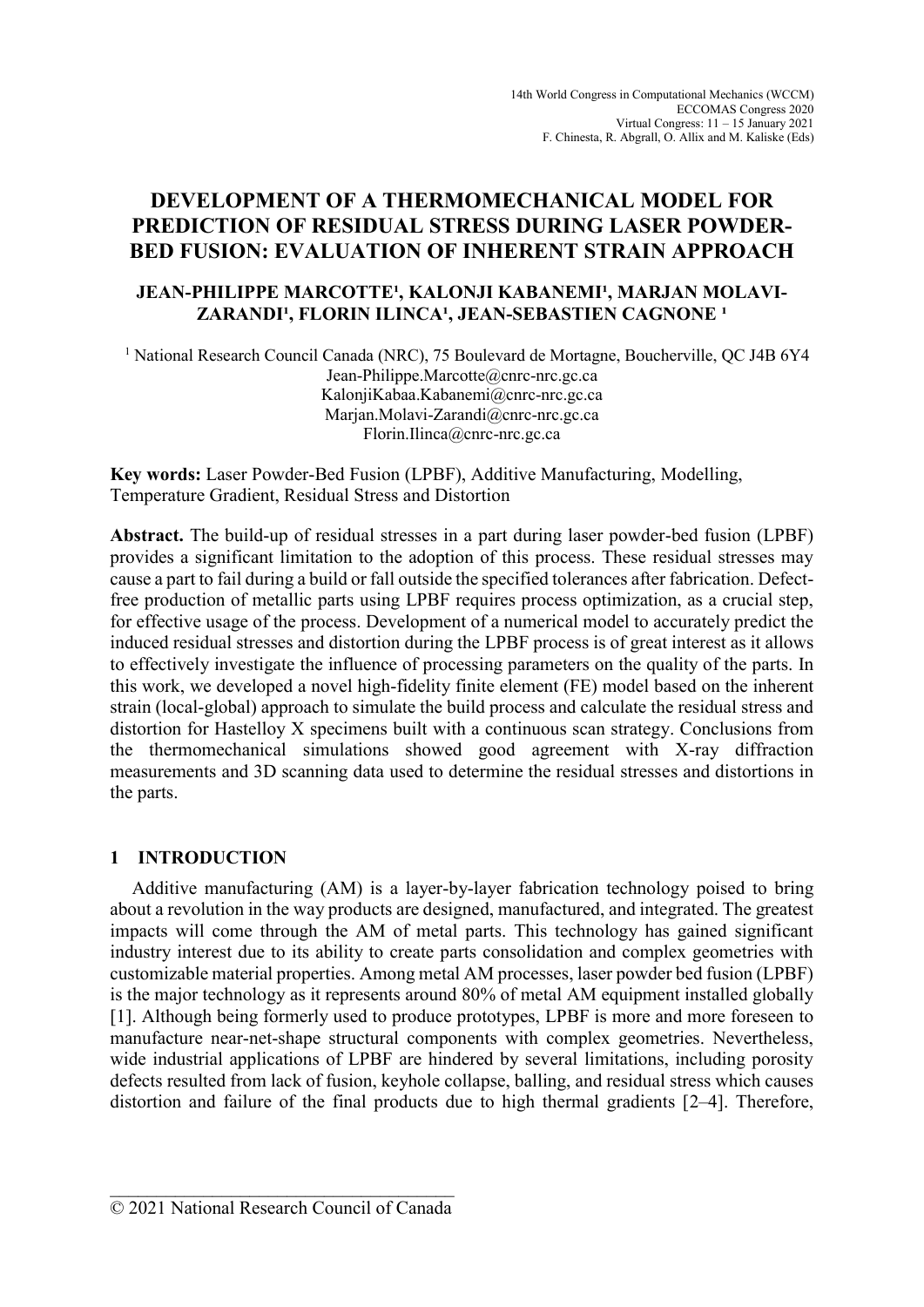machine process parameter optimization becomes a critical task. Understanding and mastering the phenomena that occur during the printing process remains key to reduce trial-and- errors, and, in the end, maximize build efficiency. This is the main challenge facing LPBF manufacturers when trying to develop new parts or use new materials as the process behavior is highly dependent on the process parameters, geometry and material [5]. Physical phenomena associated with LPBF processes involve multiple highly coupled physics, including phase change (melting/solidification and vaporization) [6], heat and mass transfer, thermo-mechanical interactions occurring at various time and length scales [7]. From a scientific standpoint, physics-based modelling and simulation of the LPBF remain a formidable challenge and minimizing defects occurrence in metallic parts requires an understanding of the underlying AM-processing physics that are inherent in printing components.

Unfortunately, no single model is capable of simulating all aspects of LPBF due to the large range of length and time scales inherent to the problem. Powder-scale models have shown the ability to predict porosity by modeling the complex physical phenomena associated with laser melting and consolidation of a single scan track or single layer [7–9]. These models resolve time scales on the order of *ns* to *ms* and length scales from *μm* to *mm* and are not currently practical for simulation of an entire part via LPBF. Macroscale models for predictions of residual stress and distortion use many assumptions to speed up the calculations. The two main classes of these part-scale models are inherent strain-based codes and thermomechanical codes. Inherent strain-based codes employ a specified residual strain field that is applied layer by layer when simulating an entire part. The simulation solves the solid mechanics problem only, without considering the balance of thermal energy



In this work, a particular effort has been made to develop an accurate model for the hea input as it has a significant influence on temperature distribution and has a direct correlation with the melt pool shape. A  $3D$  non-linear transient thermo-viscoplastic FE model is developed to predict the plastic strains in a multi-tracks pattern on powder substrate. The inherent strain obtained from thermomechanical simulation is subsequently applied to an entire

Register for frie of https://www.scipedia.com to do Whichad the version with out the watermark residual stress distribution in the manufactured part. The results obtained from the developed multi-scale FE model are compared with those obtained experimentally and with previously published FE simulations.

### **2 MATHEMATICAL FORMULATIONS**

In this section, a brief discussion on underlying governing equations addressing the heat transfer and structural analysis is provided. Simulation of the LPBF process is a complex multiphysics problem involving highly nonlinear dynamically coupled thermomechanical phenomenon which demands an enormous computational effort. For the sake of completeness, a viscoplastic model that considers the thermal history of the component during the LPBF process is developed. The model assumes that at high temperatures, the material exhibits creep and time-dependent viscoplastic deformation behavior simultaneously.

#### **2.1 Heat Transfer Governing Equation**

The governing expression for 3D heat transfer process can generally be written as follows: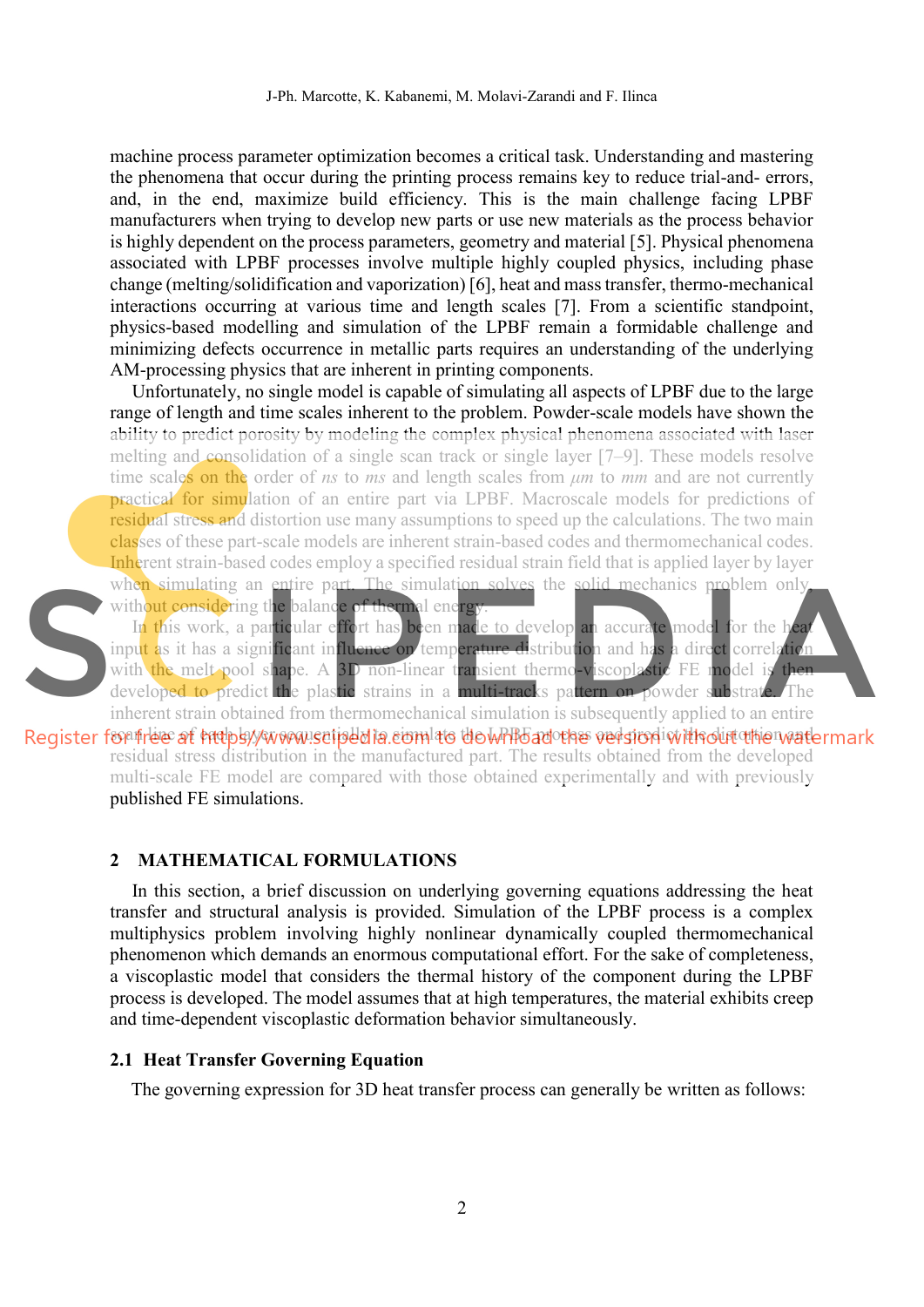$$
\rho(T)c_p(T)\frac{\partial T}{\partial t} = \nabla \cdot (k(T)\nabla T) + \overline{Q}
$$
\n(1)

where  $\rho$  is the density of the material,  $c_p$  is the specific heat,  $k$  is the thermal conductivity,  $T$  is the temperature and  $\overline{Q}$  is the heat transferred to the material by the laser beam. The density of the material, specific heat and thermal conductivity are temperature-dependent and make thermal equations nonlinear.

During the powder-bed fusion process, the heat supplied by the laser beam is conducted to the edges of the workpiece. Therefore, heat conduction is an important parameter to consider in the thermal analysis. Additionally, heat losses through convection and radiation should be taken into account.

Convective heat losses,  $q_c$ , were considered as follows:

$$
q_c = -h_c (T_s - T_0) \tag{2}
$$

where h<sub>c</sub> is the convective heat transfer coefficient,  $T_s$  is the surface temperature, and  $T_0$  is the ambient temperature.

Radiative heat losses, q<sub>R</sub>, were accounted for by using Stefan-Boltzmann law:

$$
q_R = \sigma \varepsilon (T_s^4 - T_0^4) \tag{3}
$$



For the thermal analysis, the geometry of supports was simplified. Thermal boundary conditions include radiation in air and heat transfer at the interface of powder layers and support material. Radiation heat loss to the ambient environment was applied to all exterior surfaces.

#### **2.2 Heat source model**

To conduct an accurate numerical simulation, the parameters of the heat source model which have a significant influence on temperature distribution and melt pool shape should be initially determined. In this work, a particular effort has been made to develop an accurate model for the heat input since it has a significant influence on temperature distribution and has a direct correlation with the melt pool shape. A 3D printing EOS M290 machine was employed for the fabrication of Hastelloy X test coupons. Single path scans were conducted to form single beads on a 40  $\mu$ m layer thickness of powder layer. For the process parameter of 200 *W* power and 1000 *m/*s speed, 9 scans and therefore, 9 single beads were produced. All the single beads were sectioned, polished, and etched for measuring geometrical features of melt pools.

A Gaussian heat source by a volume density of energy shown in Figure 1 is applied which moves along the scanning trajectory.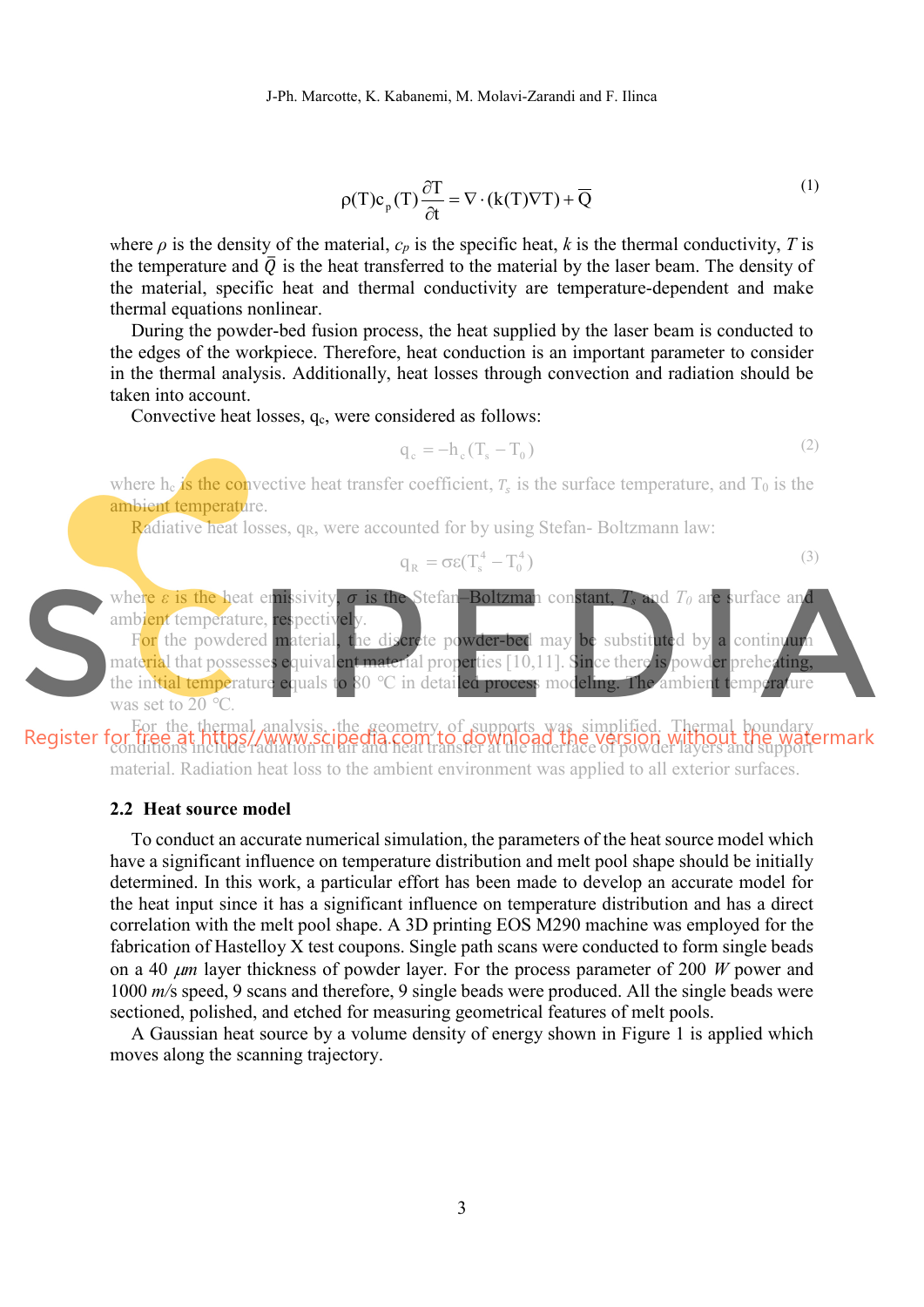

**Figure 1**: Gaussian heat source model.

The conical volumetric heat source is represented as Eq. (4) in which the parameters include: the laser beam power  $q_0$ , the optical penetration depth h, the parameter representing the laser spot size  $r_z$ , and the position  $(x, y, z)$  with respect to the heat source center location:



Parameters<br>**Parameters** m to download the Value

| $\frac{1}{100}$ www.scipedia.com to download, $\frac{1}{105.695}$ W/mm <sup>3</sup> |               |
|-------------------------------------------------------------------------------------|---------------|
|                                                                                     | $50 \; \mu m$ |
|                                                                                     | $40 \mu m$    |
|                                                                                     | 50 $\mu$ m    |
| Absorption coefficient [12]                                                         |               |

Several iterations with different values for laser absorption coefficient and anisotropic thermal conductivity of powder were made to ensure the alignment between micro cross-section melt zone and melt pool determined by numerical simulations. Figure 2 shows the maximum temperature and the fusion zones from the micro cross-section obtained from optical microscopy and the numerical results.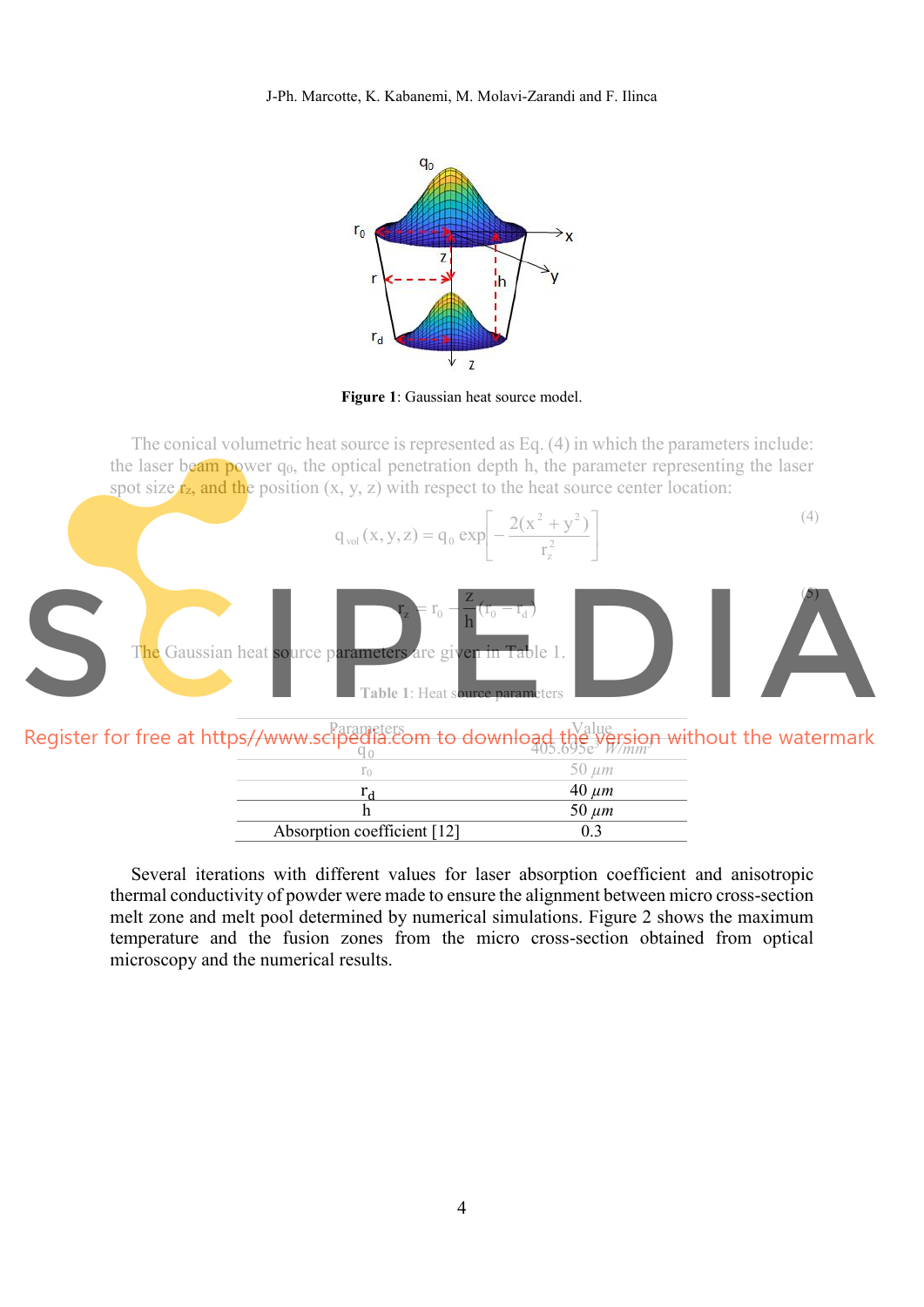

**Figure 2**: (a) measured fusion zone; (b) temperature distribution; (c) simulated fusion zone.

#### **2.3 Elasto-viscoplastic model for stress and deformation analysis**

To explain the time-dependent stress-strain behavior subjected to a high strain rate occurring in LPBF additive manufacturing, an elasto-viscoplastic model as developed by Perzyna [13,14] is used. For nonlinear continuum problems, it is assumed that there is no irreversible flow if the **yield criterion is not satisfied.** The total strain,  $\varepsilon$ , can be separated into elastic,  $\varepsilon_{\rm al}$ , thermal,  $\varepsilon_{\rm th}$ , phase change,  $\varepsilon_{rr}$ , and viscoplastic,  $\varepsilon_{vr}$ , components, so that the total strain rate can be expressed as [15-17]:



# $\mathsf{to}\text{-}\mathsf{d}$ യ്യുnload the version without the wat&

where D is the elasticity matrix.

The viscoplastic behavior is governed by a scalar yield condition of the form

$$
F(\sigma, \varepsilon_{vp}) = f(\sigma, \varepsilon_{vp}) - \sigma_y = 0
$$
\n(8)

where,  $\sigma_y$ , is the uniaxial yield stress which can be determined experimentally from uniaxial tensile tests. It is assumed that viscoplastic flow occurs for values of  $f > \sigma_y$ .

Hereafter in this analysis, we restrict ourselves to a consideration of Von Mises yield criterion in which:

$$
f = \sigma_{\text{eq}} = \sqrt{\frac{3}{2} s_{ij} s_{ij}}
$$
\n(9)

In Eq. (9),  $\sigma_{eq}$ , is the equivalent stress and  $s_{ij}$  are components of the deviatoric stresses and are given by: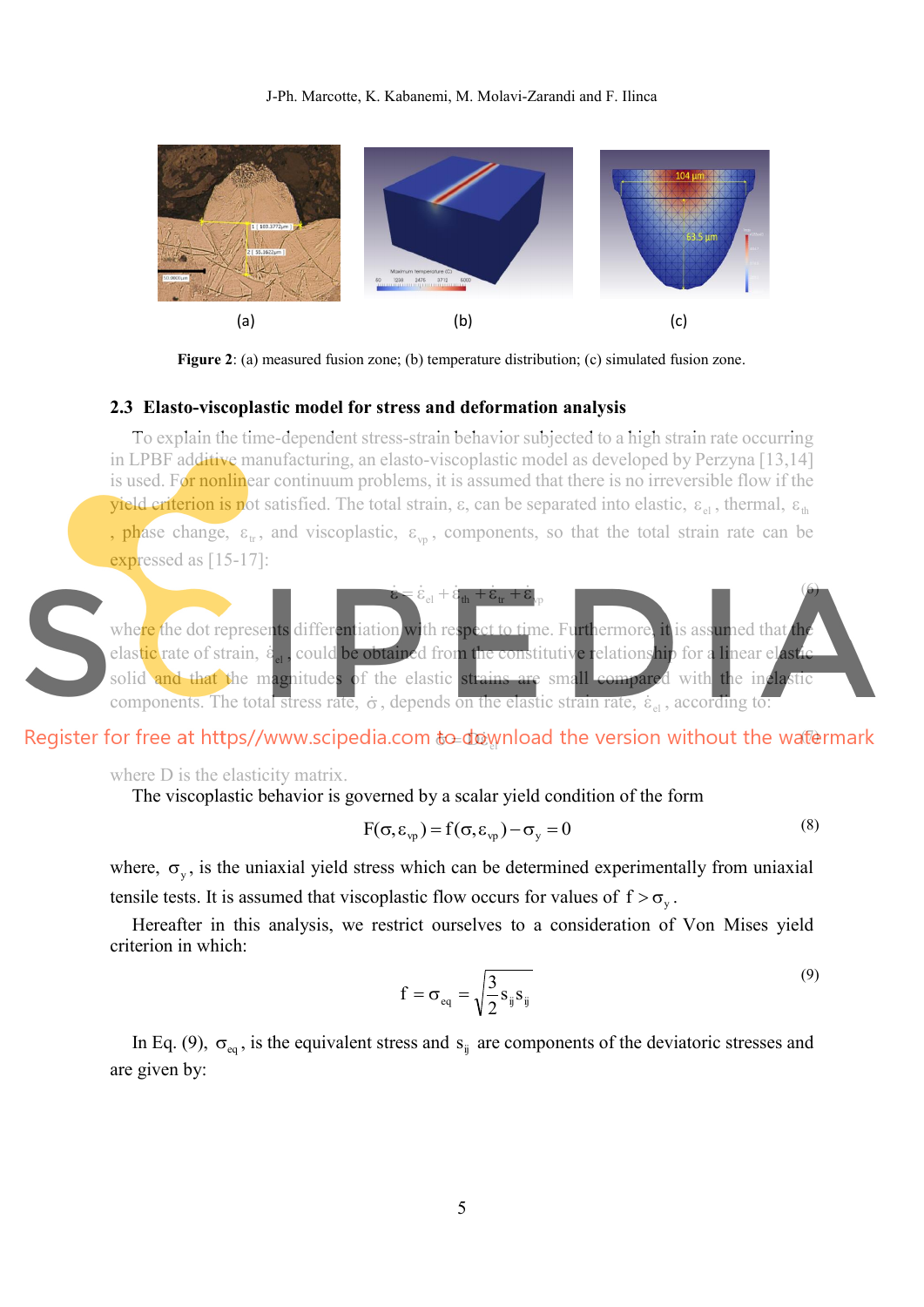J-Ph. Marcotte, K. Kabanemi, M. Molavi-Zarandi and F. Ilinca

$$
S_{ij} = \sigma_{ij} - \frac{1}{3} \sigma_{mm} \delta_{ij}
$$
 (10)

For relatively rapid processes, the uniaxial yield stress,  $\sigma_y$ , in Eq. (8) may be given by the Johnson-Cook viscoplastic model [18], expressed as:

$$
\sigma_{y}(h, \bar{\varepsilon}_{vp}, \dot{\bar{\varepsilon}}_{vp}, T) = \left(\sigma_{y}^{0} + h \, \bar{\varepsilon}_{vp}^{N}\right) \left(1 + C \ln\left(\frac{\dot{\bar{\varepsilon}}_{vp}}{\dot{\bar{\varepsilon}}_{0}}\right)\right) \left(1 - \left(\frac{T - T_{0}}{T_{m} - T_{0}}\right)^{M}\right)
$$
\n<sup>(11)</sup>

where,  $\sigma_y^0$ , is the initial uniaxial yield stress, h is the hardening coefficient, N is the hardening exponent,  $T_m$  is the melting temperature,  $T_0$  is the reference temperature, M is the thermal softening exponent material parameter,  $\dot{\vec{\epsilon}}_{vp}$  is the equivalent viscoplastic strain rate,  $\dot{\vec{\epsilon}}_0$  is the equivalent viscoplastic strain rate threshold and  $\bar{\epsilon}_{v}$  is the effective or equivalent viscoplastic strain, defined as:

$$
\overline{\varepsilon}_{vp} = \sqrt{\frac{2}{3}} \{ (\varepsilon_{ij})_{vp} (\varepsilon_{ij})_{vp} \}^{\frac{1}{2}}
$$
 (12)

In the Johnson-Cook model Eq. (11), the first part is used to describe the work-hardening effect, the second one for the strain-rate effect and the last one for the temperature effect. The strain hardening coefficient, h, in Eq. (11), is defined as the tangent modulus of the equivalent stress,  $\sigma_{\text{eq}}$ , and the equivalent plastic strain,  $\overline{\epsilon}_{\text{p}}$  , and is given by p eq d d h  $\overline{\overline{\varepsilon}}$ b  $\Rightarrow$  $(13)$ 

Register for free at https://www.scipedia.gom.do.download-the wersion without the watermark yield test. It is now necessary to choose a specific law defining the viscoplastic strains. The simplest option is one in which the viscoplastic strain rate depends on the current stresses, so that [13,14]

$$
\dot{\varepsilon}_{vp} = \eta \langle \Phi(\mathbf{F}) \rangle \frac{\partial \mathbf{F}}{\partial \sigma} \tag{14}
$$

where,  $\eta$ , is a fluidity parameter controlling the plastic flow rate,  $\partial \sigma$  $\frac{\partial F}{\partial \rho}$  is the flow vector,  $\Phi(F)$ is a positive monotonic increasing function for  $F > 0$  and the notation  $\langle ... \rangle$  implies

$$
\langle \Phi(\mathbf{F}) \rangle = \Phi(\mathbf{F}) \text{ for } \mathbf{F} > 0 \tag{15}
$$

$$
\langle \Phi(\mathbf{F}) \rangle = 0 \qquad \text{for } \mathbf{F} \le 0 \tag{16}
$$

The above theory of viscoplasticity is essentially based on the concept that the stress beyond the pseudo-static yield surface,  $F = 0$ , called excess stress, provides the viscosity: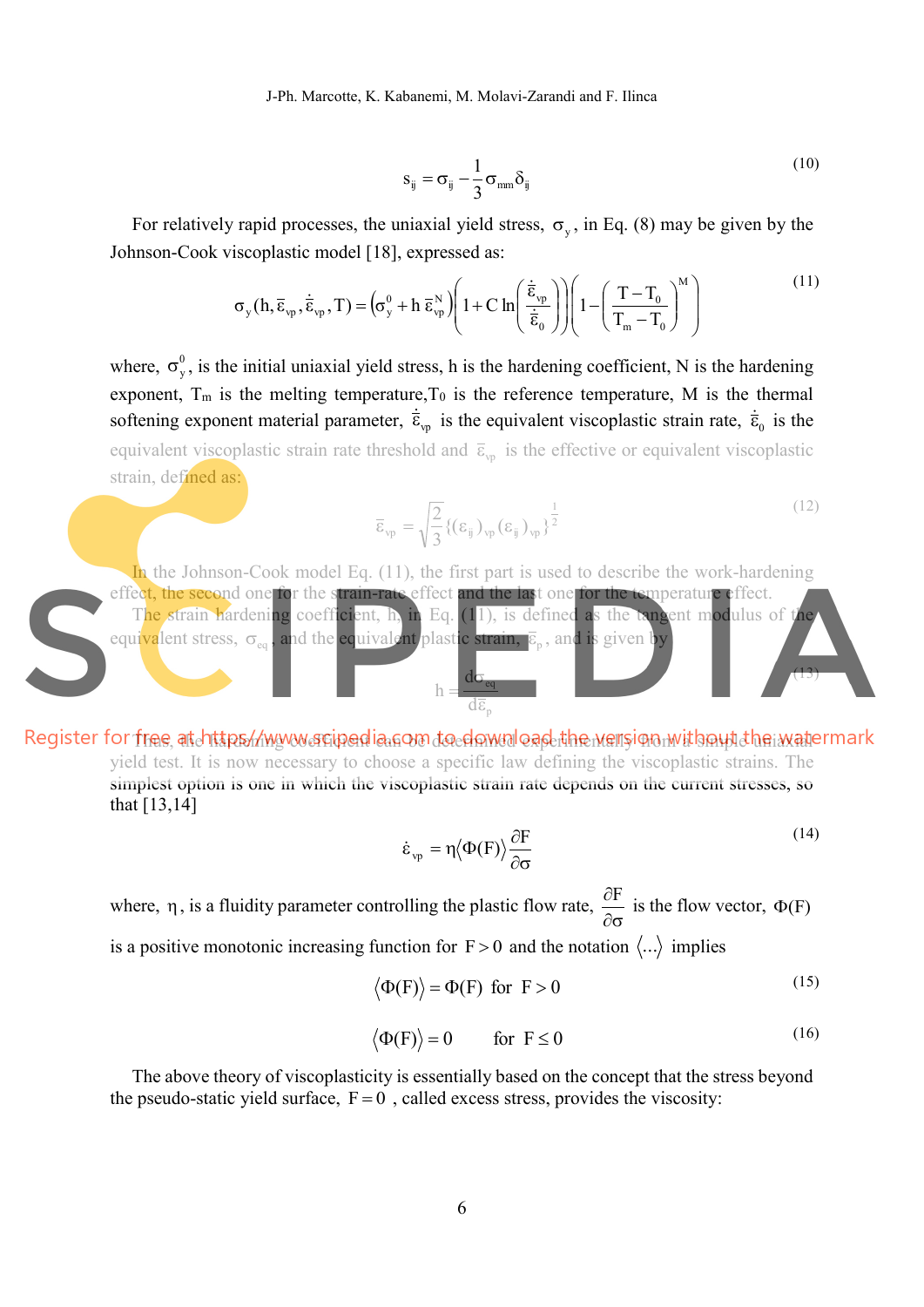J-Ph. Marcotte, K. Kabanemi, M. Molavi-Zarandi and F. Ilinca

$$
\Phi(\mathbf{F}) = \mathbf{F} \tag{17}
$$

In this work, the yield function of the form given by Eq. (8) is employed with the viscoplastic constitutive equation, Eq. (14), instead of the Perzyna's original form:

$$
F(\sigma, \varepsilon_{vp}) = \frac{f(\sigma, \varepsilon_{vp}) - \sigma_y}{\sigma_y} = 0
$$
\n(18)

In fact, when the yield stress of the material tends to zero ( $\sigma_v \rightarrow 0$ ) at high temperature, especially for liquid above the melting point, an infinitely large inelastic strain rate is achieved due to a very small amount of excess stress. Thus, the reduced constitutive equation, Eq. (14), with the yield function Eq. (8) may describe the material behavior over a wide range of temperature [19].

Thermal and phase change rates of strain are given respectively by:

$$
\dot{\varepsilon}_{\text{th}} = \alpha \dot{\Gamma} \tag{19}
$$

$$
\dot{\varepsilon}_{tr} = \beta \dot{f}_s \tag{20}
$$



Register for free at https//www.sripedia.com to download the version without the watermark

#### **2.4 Time integration and FEM implementation**

and

With the strain rate law expressed by Eq. (14), we can define a strain increment,  $\Delta \varepsilon_{vp}^{n}$ , occurring in a time interval,  $\Delta t_n = t_{n+1} - t_n$ , using an implicit time-stepping scheme as:

$$
\Delta \varepsilon_{vp}^{n} = \left[ (1 - \theta) \dot{\varepsilon}_{vp}^{n} + \theta \dot{\varepsilon}_{vp}^{n+1} \right] \Delta t_{n}
$$
\n(22)

For  $\theta = 0$ , we obtain the fully explicit Euler time integration while,  $\theta = 1$ , gives a fully implicit Euler time integration scheme. Limited Taylor series expansion of the viscoplastic strain rate leads to:

$$
\dot{\varepsilon}_{vp}^{n+1} = \dot{\varepsilon}_{vp}^{n} + \frac{\partial \dot{\varepsilon}_{vp}^{n}}{\partial \sigma^{n}} \Delta \sigma^{n} = \dot{\varepsilon}_{vp}^{n} + H^{n} \Delta \sigma^{n}
$$
\n(23)

Combining Eq. (22) and Eq. (23), we may express the viscoplastic strain increment as: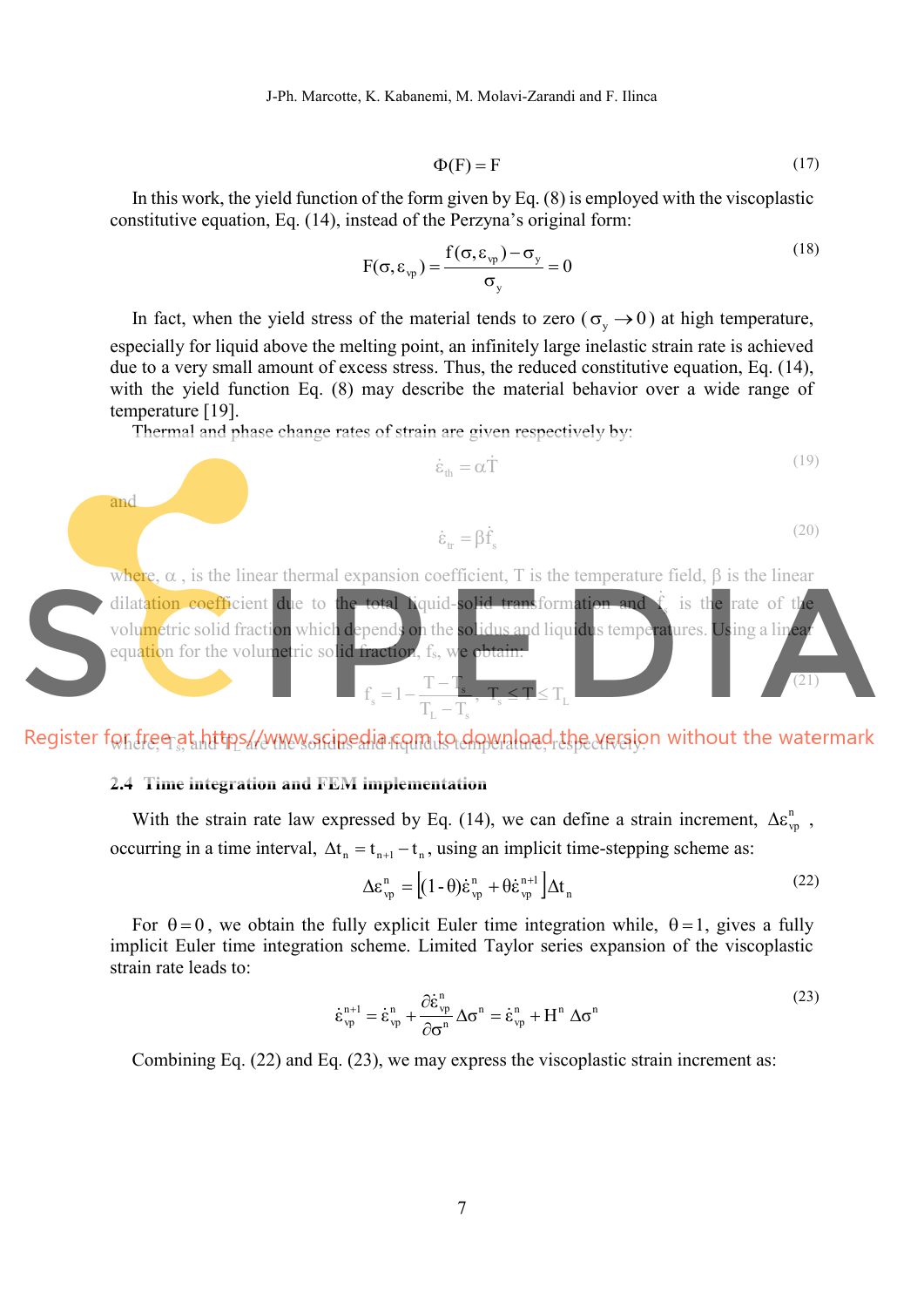$$
\Delta \varepsilon_{vp}^{n} = \Delta t_{n} \dot{\varepsilon}_{vp}^{n} + \theta \Delta t_{n} H^{n} \Delta \sigma^{n}
$$
\n(24)

where

n eq  $n = \frac{3}{2} n F^{n} \frac{s^{n}}{s}$  $v_p$  – 2<sup>'1</sup>  $\sigma$  $\eta F^n \stackrel{S}{-}$ 2  $\dot{\varepsilon}^{\rm n}_{\rm vp} = \frac{3}{2}$ (25)

The viscoplastic strain at time  $t_{n+1}$  is:

$$
\varepsilon_{vp}^{n+1} = \varepsilon_{vp}^n + \Delta \varepsilon_{vp}^n \tag{26}
$$

Using the incremental form of Eq. (7), we obtain the stress change,  $\Delta \sigma^n$ , occurring in the time interval,  $\Delta t_n$ , as

$$
\Delta \sigma^n = D \Delta \varepsilon_e^n = D (\Delta \varepsilon^n - \Delta \varepsilon_h^n - \Delta \varepsilon_{tr}^n - \Delta \varepsilon_{vp}^n)
$$
\n(27)

The total strain increment in terms of displacement increment is written as:

$$
\Delta \varepsilon^{n} = B \, \Delta d^{n} \tag{28}
$$

where B is strain matrix and  $\Delta d^n$  is the displacement increment. Therefore, the stress increment given by Eq. (27) can be expressed as:



At each time step, the steady-state condition or the convergence is monitored by checking of thee district by www.scipedia.com to download the version without the water the convergence is reached when this value is

less than a given tolerance.

Theoretical restrictions on the time step length have been provided by Cormeau [20] for specific forms of viscoplastic flow rule and for explicit time integration. The stability criterion for a Von Mises material in the quasi-linear situation,  $\Phi(F) = F$ , is given by:

$$
\eta \Delta t_n \le \frac{4(1+\nu)}{3E} \tag{31}
$$

where  $E$  and  $v$  are Young's modulus and Poisson's ratio, respectively.

The incremental form of the equations of equilibrium to be satisfied at any instant of time,  $t_{n}$ , are:

$$
\int_{\Omega} \left[ B^n \right]^T \Delta \sigma^n d\Omega + \Delta r^n = 0 \tag{32}
$$

where,  $\Delta r^n$ , is the vector of equivalent nodal loads increment due to applied surface tractions and body forces. In Eq. (32) the notation,  $B<sup>n</sup>$ , is employed to denote the possibility that the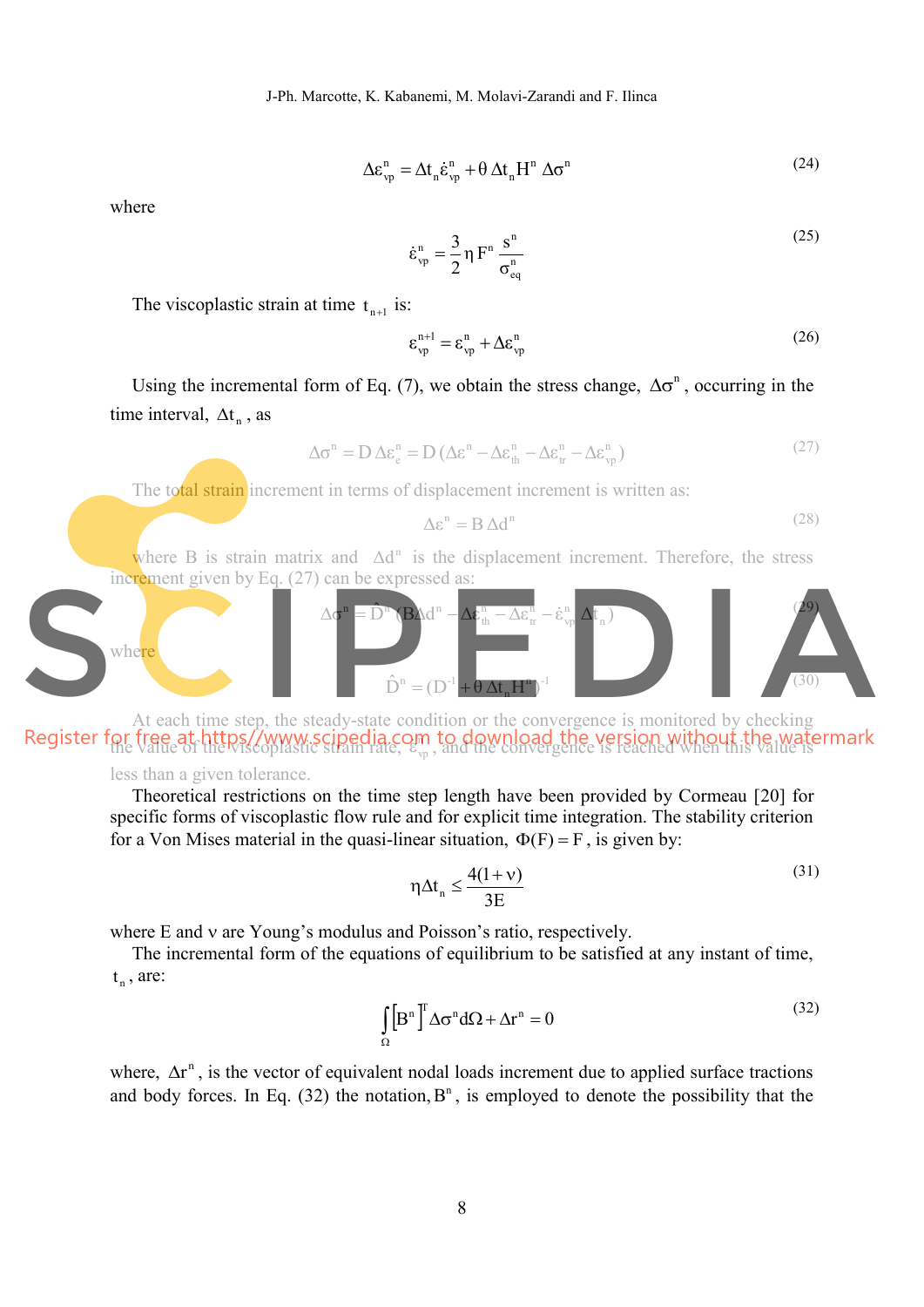strain matrix may not be constant throughout the solution. As the simulation of the LPBF process involves the coupled solution, at each time step, of thermal and elasto-viscoplastic equations, the calculation time quickly becomes prohibitive as soon as the computational domain becomes large. Thus, we appeal to the local-global method that we describe briefly below.

#### **2.5 Inherent strain (local-global) method**

The inherent strain (local-global) method developed by Souloumiac [21] needs plastic strains calculated from a local 3D model with a thermo-viscoplastic method as input. The simulation is performed on a small computational domain (local method), that represents the thermal and mechanical conditions of the rest of the structure. Therefore, the local analysis includes all the physics involved in the process. The plastic strains,  $\varepsilon_p$ , calculated from the local model are employed in a layer-by-layer as initial strains in the global 3D model as shown in Figure 3.



Register for free at https//www.scipedia.&bhittedownload the version without the watermark

**Figure 3**: Initial plastic strain are imposed by incrementally applying local strain over all laser tracks and layers.

The stress of the complete structure is obtained by elastic computation, as:

$$
\Delta \sigma^{n} = D \Delta \varepsilon_{e}^{n} = D (\Delta \varepsilon^{n} - \Delta \varepsilon_{p}^{n})
$$
\n(33)

The global model can be discretized in a relatively coarse fashion. In the calculation of the global model, it is possible to indicate the laser paths and study the influence of the laser path on the residual stresses and the distortions.

### **3 CASE STUDIES**

#### **3.1 Single cantilever beam: comparison of experimental and numerical results**

A comprehensive simulation work on the distortion of the cantilever beam after cutting the support has been studied in [22]. The schematic of the combined part, support and substrate is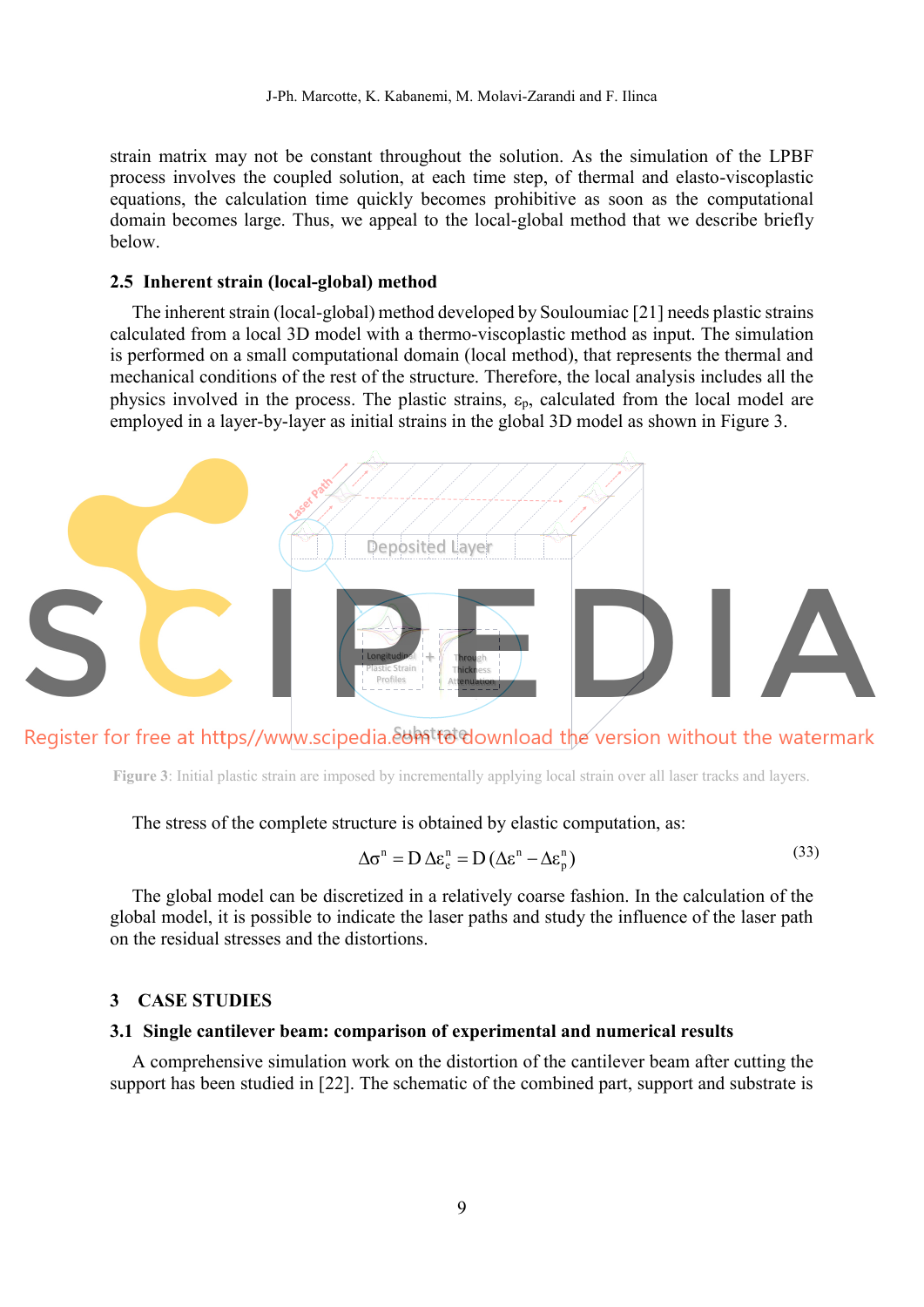

shown in Figure 4, along with the finite element mesh used for the global model analysis.

**Figure 5**: Deflection of the cantilever beam: (a) before cutting of the support and (b) after cutting of the support.

The predicted distortion using thermo-viscoplastic, inherent strain (local-global) method, before and after removing of the substrate, is shown in Figure 6.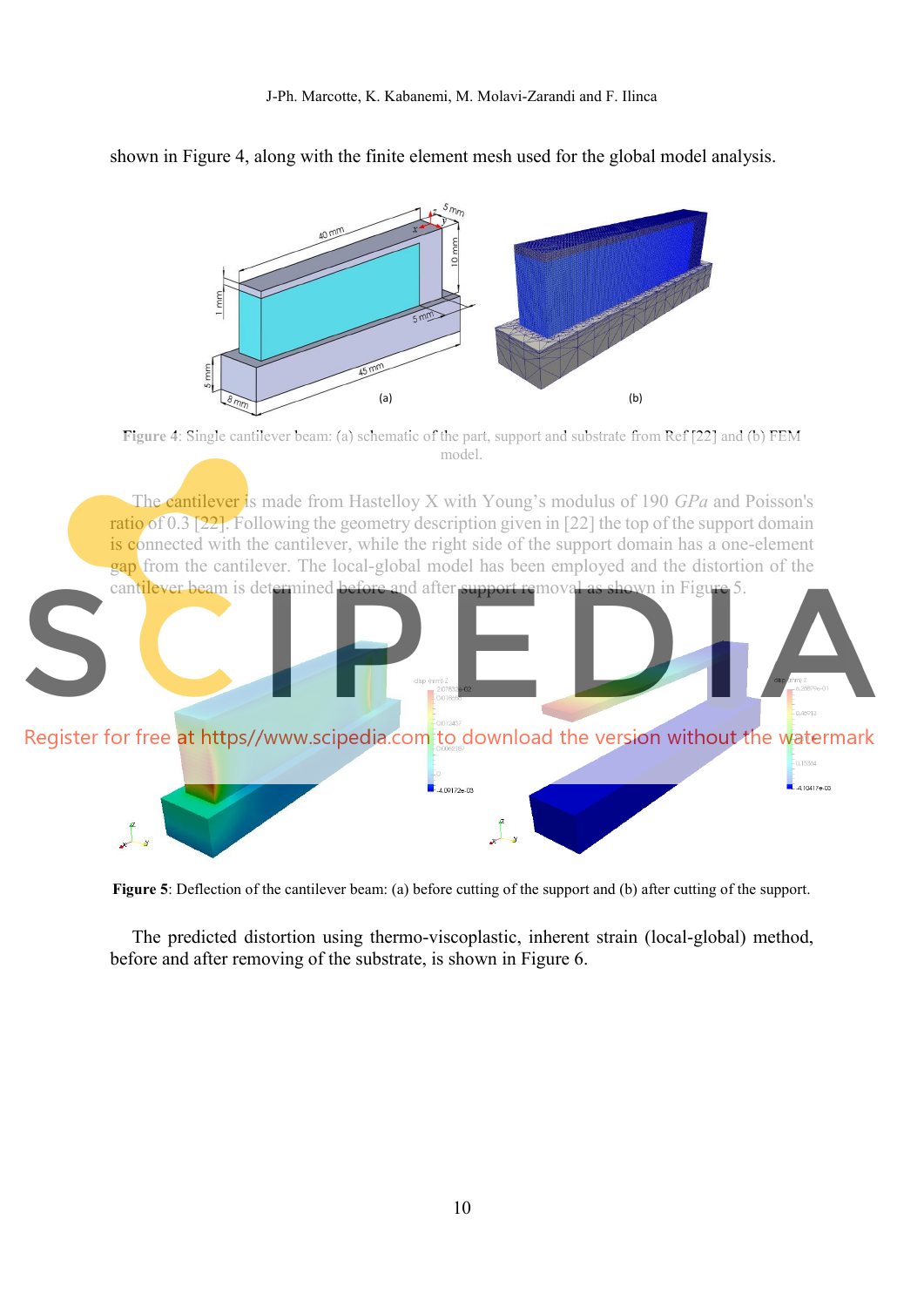

**Figure 6**: Displacement deflection along the center line at the top surface of the cantilever beam after cutting of the support. Comparison between experiment measurements [22] and current numerical simulation results.

The inherent strain method correctly predicts the displacement distortion with an error of about 0.6% at a distance of 117.7 *mm* along the center line of the top surface when comparing with the experimental measurement as shown in Figure 6.

#### **3.2 Double cantilever beam**

The results obtained by the proposed FEM were also compared with modeling results on double cantilever produced by LPBF reported by Chen et al. [23]. The material data are those of Inconel 718 [23]. Schematic of the part and the FEM model are shown in Figure 7.



**Figure 7**: FEM model of the double cantilever beam: schematic of the part, support and substrate.

The distortion profile computed from the proposed inherent strain method (local-global) is determined and compared with that obtained by Chen *et al* [23]. In both simulations, large distortion is observed along the connections between the beam and support columns.

The distortion profile and magnitude before cutting off the supports as obtained from the proposed inherent strain method is shown in Figure 8.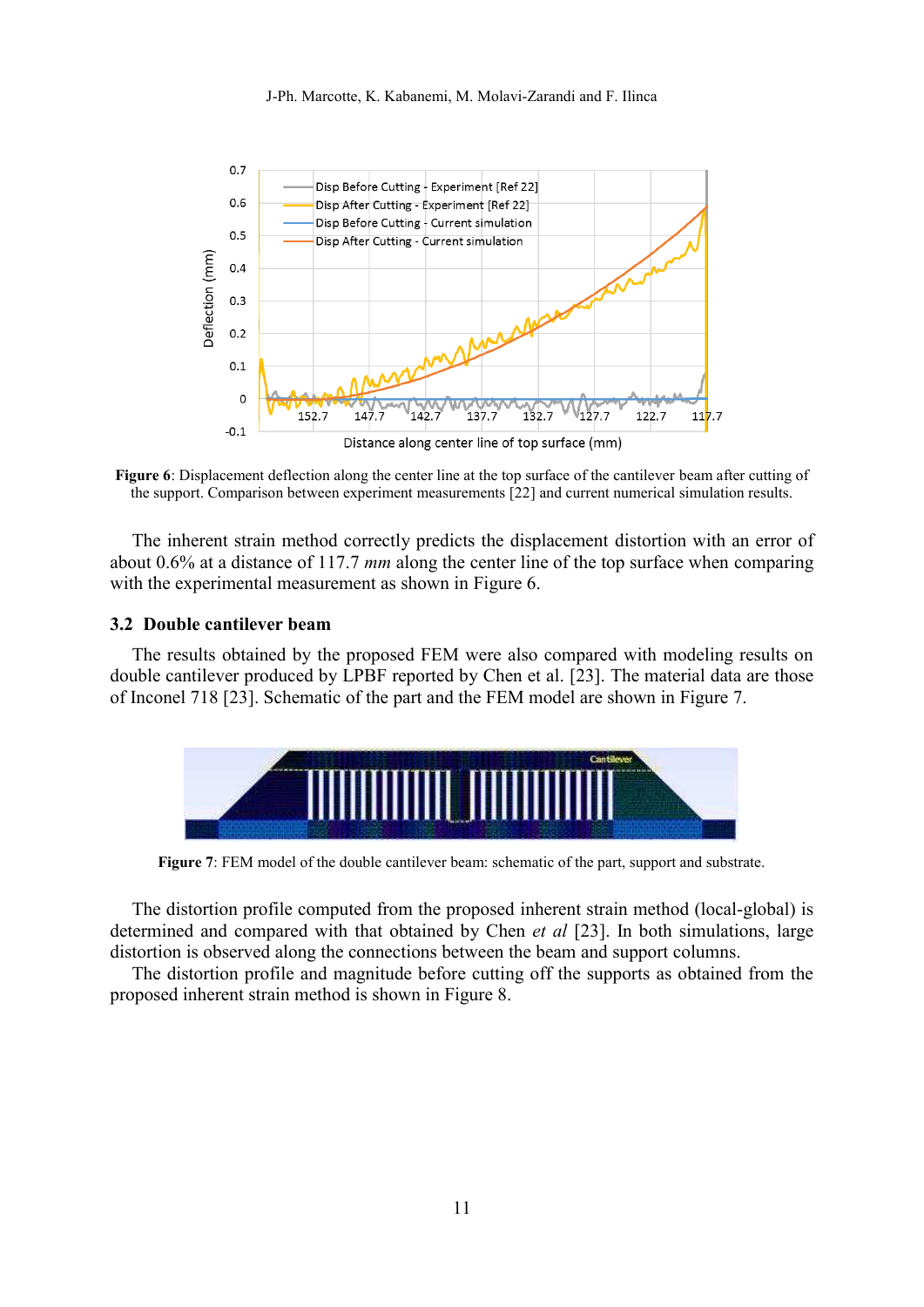

**Figure 8**: Deflection of the cantilever beam before cutting of the support.

After cutting the supports, the strains are released, and the cantilever is distorted by the spring back effect (see Figure 9).



**Figure 9**: Cantilever beam distortion: (a) after cutting of the left support and (b) after cutting of the right support.

The elastic strain predictions before and after support removal are almost identical to those reported by Chen *et al.* [\[23\].](https://www.sciencedirect.com/science/article/pii/S2213846320300055#b0070)

Residual stresses have been studied before and after removing the support structure as illustrated in Figures 10 and 11. The obtained results show a very good agreement with those of Chen *et al*. [23].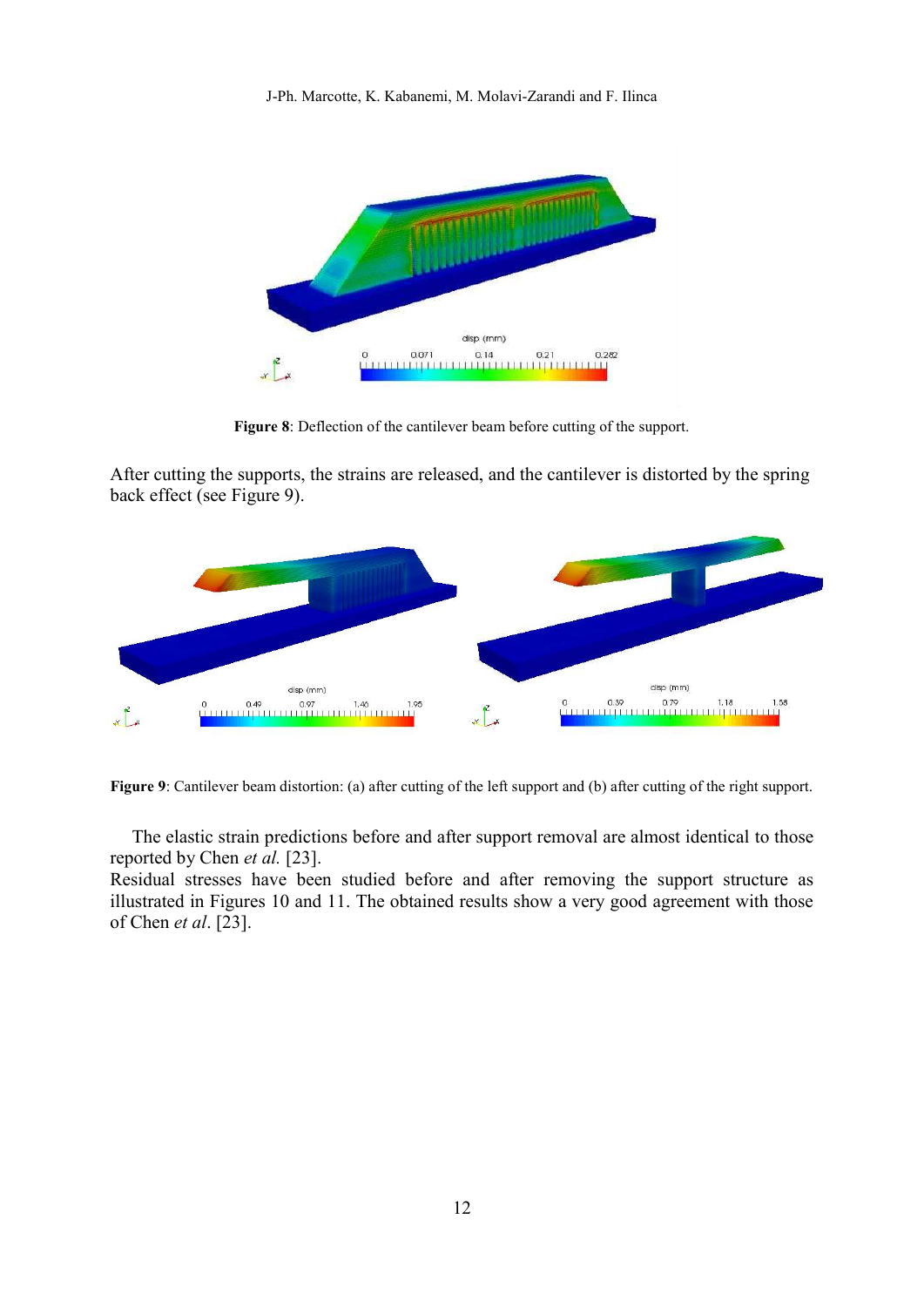

**Figure 10**: Residual stresses before cutting.



Figure 11: Residual stresses after cutting.

The maximum tensile residual stress was found on the surface of the part which is caused by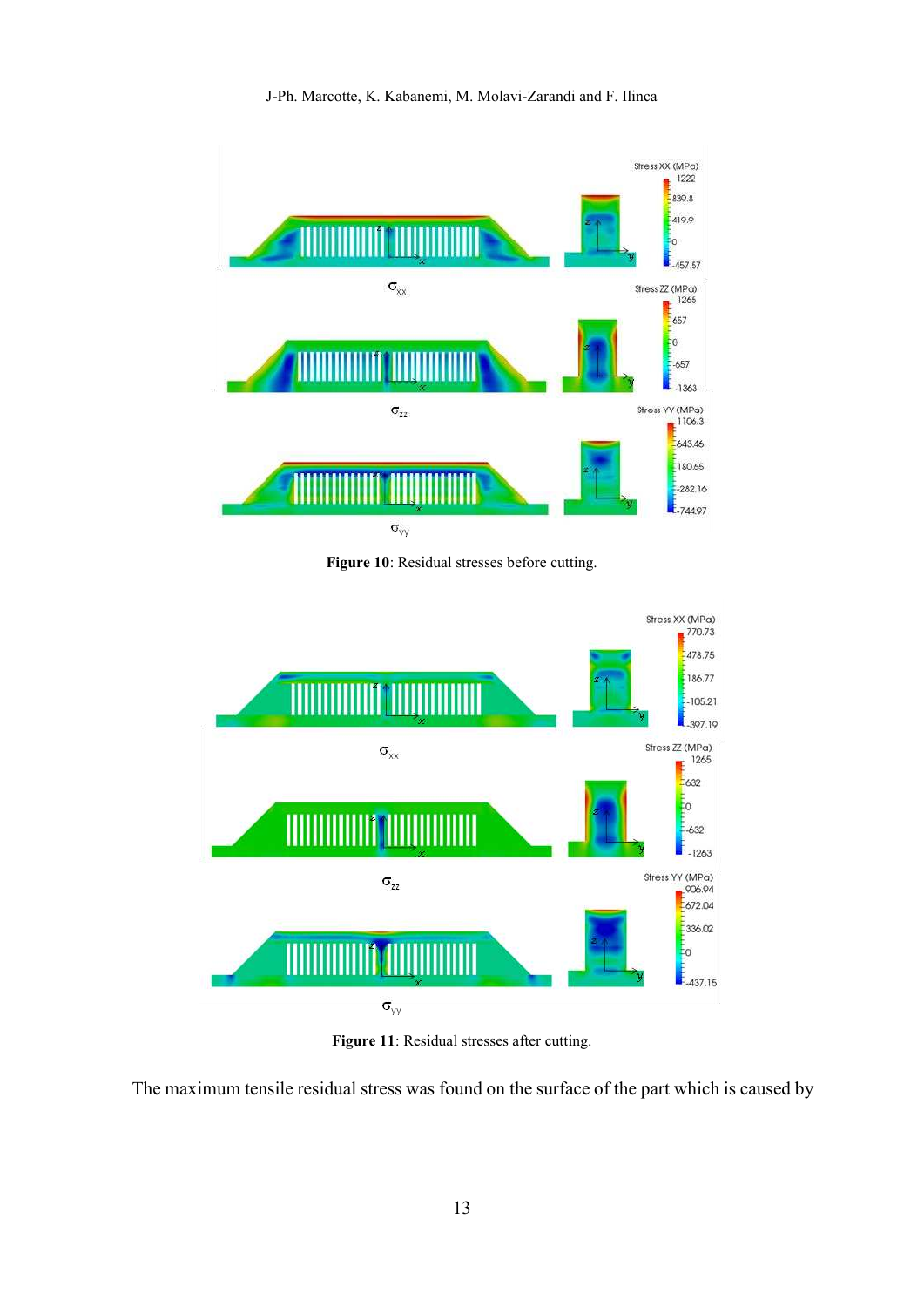the contraction of the molten material after cooling. The tensile stress decreases as the depth increases. The predicted residual stress profile was very similar to the typical simplified residual stress profile in-depth direction [24-25].

### **4 CONCLUSIONS**

A novel multiscale three-dimension numerical model has been developed to accurately predict the induced residual stresses and distortion during the LPBF process. On the basis of cross-sections obtained from the SEM process, a Gaussian heat source distribution with calibrated parameters has been adopted for the coupled thermo-mechanical simulation. The plastic strain profile developed by the microscale model (local) has then been utilized as an input for the macroscale model (local-global). The novel inherent strain (local-global) approach has been employed to predict the residual stress and distortion of part scale single and double cantilever beams. The inherent strain method well predicted the residual stress and distortion of the printed cantilevers. Tensile residual stresses are found on the top surface of the part. Reduction of residual stress in-depth direction is observed. The residual stress profile simulated by the proposed method on the single and double cantilever beams correlates well with other experimental and numerical studies found in the existing literature. The predicted distortions are comparable to the experimental results for both before (as-built) and after-cutting situations. There is a good agreement between the experimental and simulated results. The application of the local-global approach enables the reduction to a complex thermo-mechanical problem to a simpler structural-mechanical one. Using this approach, the required calculation time can be drastically reduced in two or more orders of magnitude. It can be concluded that the proposed method has good performance in simulation accuracy and efficiency.

#### **REFERENCES**

- [1] Herzog D., Seyda V., Wycisk E., Emmelmann C. Additive manufacturing of metals. *Acta. Mater* (2016) **117**:371-392.
- [2] Teng, C. Gong, H. Szabo, A. Dilip, J.J.S. Ashby, K. Zhang, S. Patil, N. Pal, D. Stucker, B. Simulating melt pool shape and lack of fusion porosity for selective laser melting of cobalt chromium components. J*. Manuf. Sci. Eng* (2016) **139**:11009.
- [3] Buchbinder, D. Meiners, W. Pirch, N. Wissenbach, K. Schrage, J. Investigation on reducing distortion by preheating during manufacture of aluminum components using selective laser melting. *J. Laser Appl* (2014) **26**:12004.
- [4] Kempen, K. Vrancken, B. Buls, S. Thijs, L. Van Humbeeck, J. Kruth J.-P. Selective laser melting of crack-free high density M2 high speed steel parts by baseplate preheating. *J. Manuf. Sci. Eng* (2014) **136**(6):061026.
- [5] A. Keshavarzkermani, E. Marzbanrada, R. Esmaeilizadeha, Y.Mahmoodkhania, U. Ali, P. Enriquea, N.Y. Zhou, A. Bonakdar, E. Toyserkani, An investigation into the effect of process parameters on melt pool geometry, cell spacing, and grain refinement during laser powder bed fusion. *Opt. Laser. Technol* (2019) **116**:83-91.
- [6] Li, E.L. Wang, L. Yu, A.B. Zhou Z.Y. A three-phase model for simulation of heat transfer and melt pool behaviour in laser powder bed fusion process. *J. Powder. Technol* (2021) **381**:298-312.
- [7] Khairallah, S.A. Anderson, A.T. Rubenchik, A. King W.E. Laser powder-bed fusion additive manufacturing: Physics of complex melt flow and formation mechanisms of pores, spatter, and denudation zones. *Acta. Materialia* (2016) **108**:36-45.